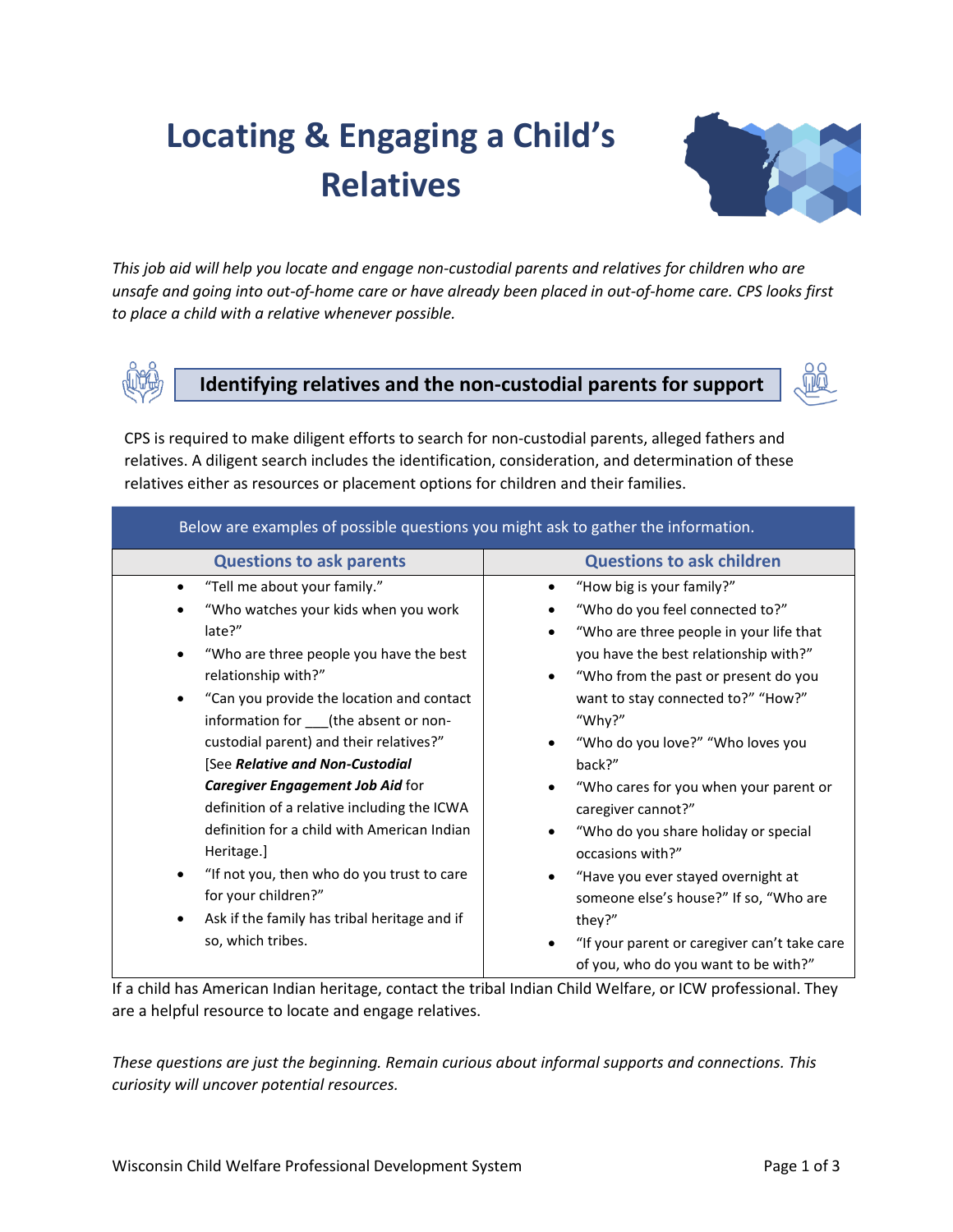Another tool to engage families is the genogram. A genogram is a quick way to get families to open up. It also helps organize the information on the extended family. Please see the *Genogram Job Aid and Genogram Example* for guidance to use this resource.

### **Locating Non-Custodial Parents**

#### **Ways to identify and locate non-custodial parents and their relatives**

- Ask the parent or child, if appropriate.
- Check the child's birth certificate.
- Check Paternal Interest Register in the Department of Children and Families.
- Partner with tribal ICW worker in identifying tribal resources.
- Check the eWiSACWIS case record.
- Check the KIDS system using the child's name or Social Security number.
- Contact the local economic support agency to check the CARES system.
- Contact the local child support agency.
- Conduct an internet-based search.
- Conduct an online Circuit Courts Records Search (CCAP) [http://www.wicourts.gov](http://www.wicourts.gov/)
- Check Inmate registries a[t http://www.vinelink.com.](http://www.vinelink.com/)
- Contact the child's school to see if there are additional emergency contacts listed.

Non-custodial parents have the right to know when CPS is involved with their children, receive services and make decisions about their children.

## **Engaging Relatives**

Initial contact with relatives requires compassion and empathy.

| Tips |                                                                                        |  |  |  |
|------|----------------------------------------------------------------------------------------|--|--|--|
|      | Allow them time to vent, ask questions, and talk to their significant others or spouse |  |  |  |
|      | Give them time to reflect                                                              |  |  |  |
|      | Simple gestures are powerful for creating a positive working relationship with them    |  |  |  |

These conversations are not about abuse or neglect but rather about sharing enough information so that the person can decide about what their future involvement with the child will be.

#### **Having the Conversation**

- Introduce yourself, the agency and your role.
- Describe the purpose of the call is to find some additional information about how you might be able to support the family.
- Explain the child's status. Let them know the child is currently unsafe and needs to stay somewhere other than the family home. You a*re* looking for a possible placement and connections for the child.
- Ask what way they might be able to support the child.
- Ask for their questions and concerns. (Give time for the relative to process the information.)
- Ask for further information like other relative contact information, family photos and anything else they think is pertinent.
- Provide the agency contact information (phone number and e-mail address) so the relative can call with any questions.